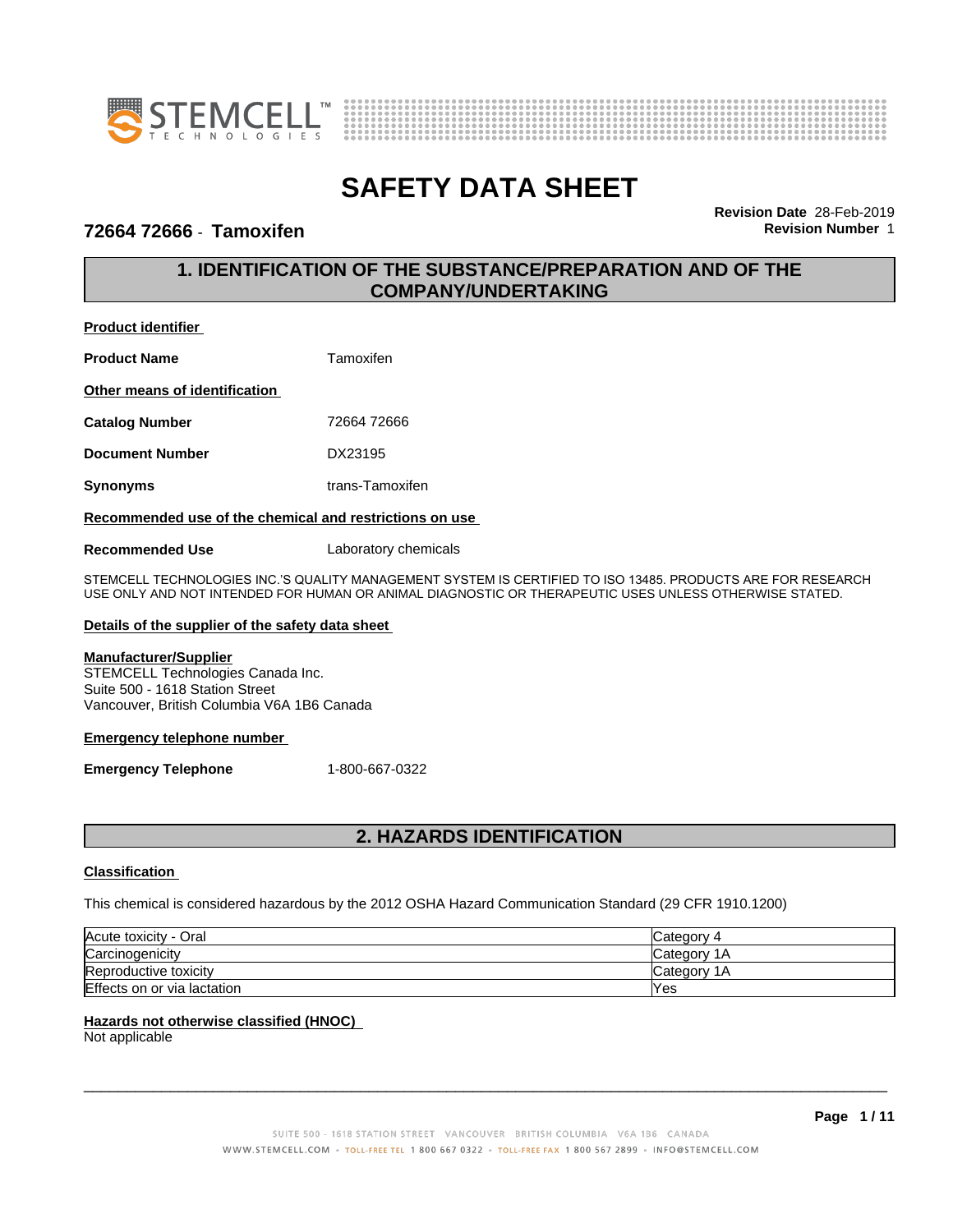



\_\_\_\_\_\_\_\_\_\_\_\_\_\_\_\_\_\_\_\_\_\_\_\_\_\_\_\_\_\_\_\_\_\_\_\_\_\_\_\_\_\_\_\_\_\_\_\_\_\_\_\_\_\_\_\_\_\_\_\_\_\_\_\_\_\_\_\_\_\_\_\_\_\_\_\_\_\_\_\_\_\_\_\_\_\_\_\_\_\_\_\_\_ **Revision Date** 28-Feb-2019

# **72664 72666** - **Tamoxifen Revision Number** 1

### **Label elements**



Do not handle until all safety precautions have been read and understood Wear protective gloves/protective clothing/eye protection/face protection Do not breathe dusts or mists Avoid contact during pregnancy/while nursing Wash face, hands and any exposed skin thoroughly after handling Do not eat, drink or smoke when using this product

### **Precautionary statements - Response**

IF exposed or concerned: Get medical advice/attention IF SWALLOWED: Call a POISON CENTER or doctor if you feel unwell Rinse mouth

### **Precautionary Statements - Storage**

Store locked up

### **Precautionary Statements - Disposal**

Dispose of contents/container to an approved waste disposal plant

#### **Other Information**

Not applicable

**Unknown acute toxicity** 100 % of the mixture consists of ingredient(s) of unknown toxicity 0 % of the mixture consists of ingredient(s) of unknown acute oral toxicity

- 
- 100 % of the mixture consists of ingredient(s) of unknown acute dermal toxicity

100 % of the mixture consists of ingredient(s) of unknown acute inhalation toxicity (gas)

100 % of the mixture consists of ingredient(s) of unknown acute inhalation toxicity (vapor)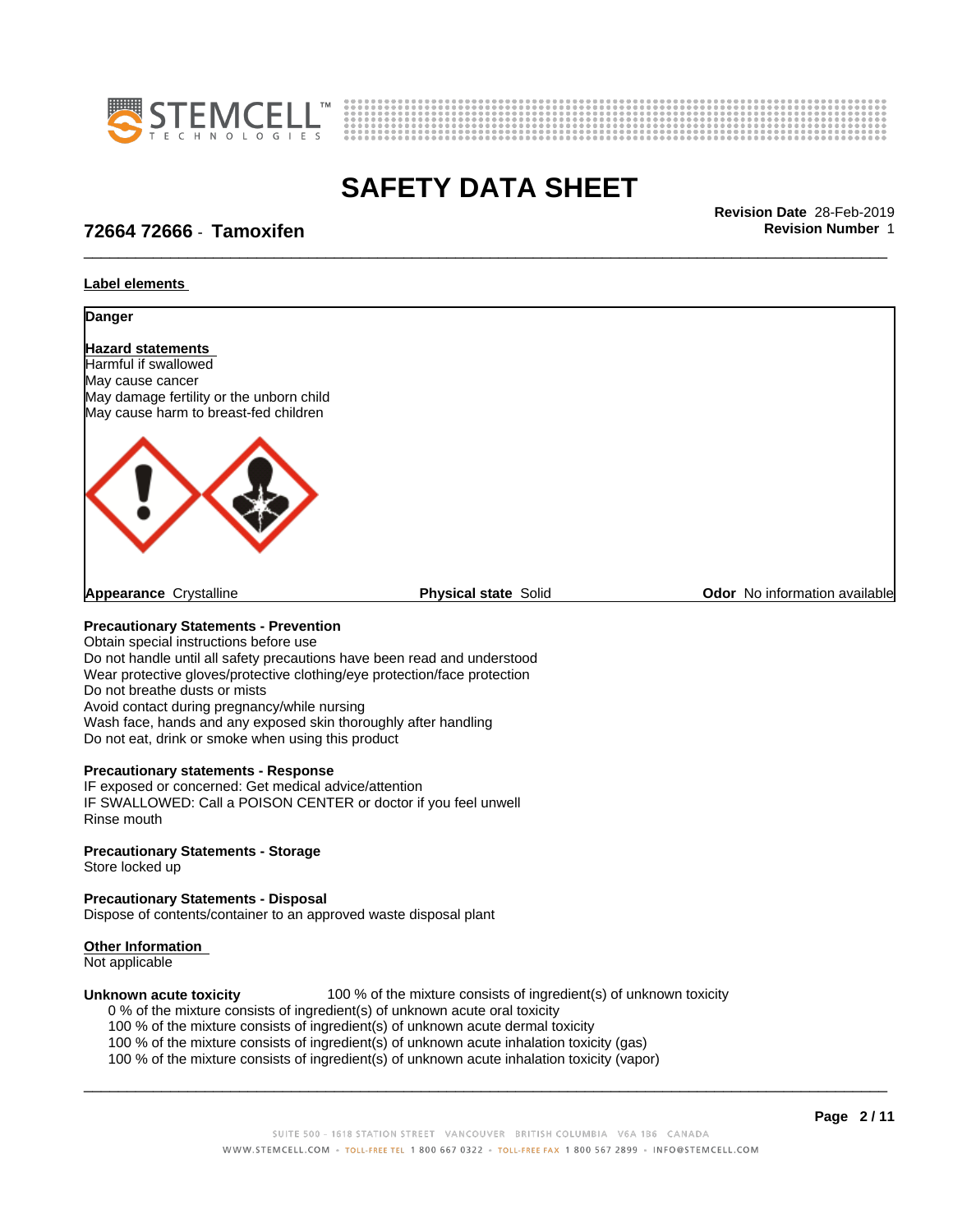



\_\_\_\_\_\_\_\_\_\_\_\_\_\_\_\_\_\_\_\_\_\_\_\_\_\_\_\_\_\_\_\_\_\_\_\_\_\_\_\_\_\_\_\_\_\_\_\_\_\_\_\_\_\_\_\_\_\_\_\_\_\_\_\_\_\_\_\_\_\_\_\_\_\_\_\_\_\_\_\_\_\_\_\_\_\_\_\_\_\_\_\_\_ **Revision Date** 28-Feb-2019

# **72664 72666** - **Tamoxifen Revision Number** 1

100 % of the mixture consists of ingredient(s) of unknown acute inhalation toxicity (dust/mist)

### **3. COMPOSITION/INFORMATION ON INGREDIENTS**

### **Substance**

**Synonyms** trans-Tamoxifen.

| Chemical name                                                | CAS No.   | Weiaht-% |
|--------------------------------------------------------------|-----------|----------|
| l2-[4-[(1Z)-1.2-<br>1,2-diphenyl-1-buten-1-yl]phenoxy]-N,N-d | 10540-29- | 100      |
| imethyl-ethanamine                                           |           |          |

\*The exact percentage (concentration) of composition has been withheld as a trade secret.

# **4. FIRST AID MEASURES**

### **Description of first aid measures**

| <b>General advice</b> | Show this safety data sheet to the doctor in attendance. IF exposed or concerned: Get<br>medical advice/attention.                                               |
|-----------------------|------------------------------------------------------------------------------------------------------------------------------------------------------------------|
| <b>Inhalation</b>     | Remove to fresh air.                                                                                                                                             |
| Eye contact           | Rinse thoroughly with plenty of water for at least 15 minutes, lifting lower and upper eyelids.<br>Consult a physician.                                          |
| <b>Skin contact</b>   | Wash skin with soap and water.                                                                                                                                   |
| <b>Ingestion</b>      | Do NOT induce vomiting. Clean mouth with water and drink afterwards plenty of water.<br>Never give anything by mouth to an unconscious person. Call a physician. |

### **Most important symptoms and effects, both acute and delayed**

**Symptoms** No information available.

### **Indication of any immediate medical attention and special treatment needed**

**Note to physicians** Treat symptomatically.

### **5. FIRE-FIGHTING MEASURES**

**Suitable Extinguishing Media** Use extinguishing measures that are appropriate to local circumstances and the surrounding environment.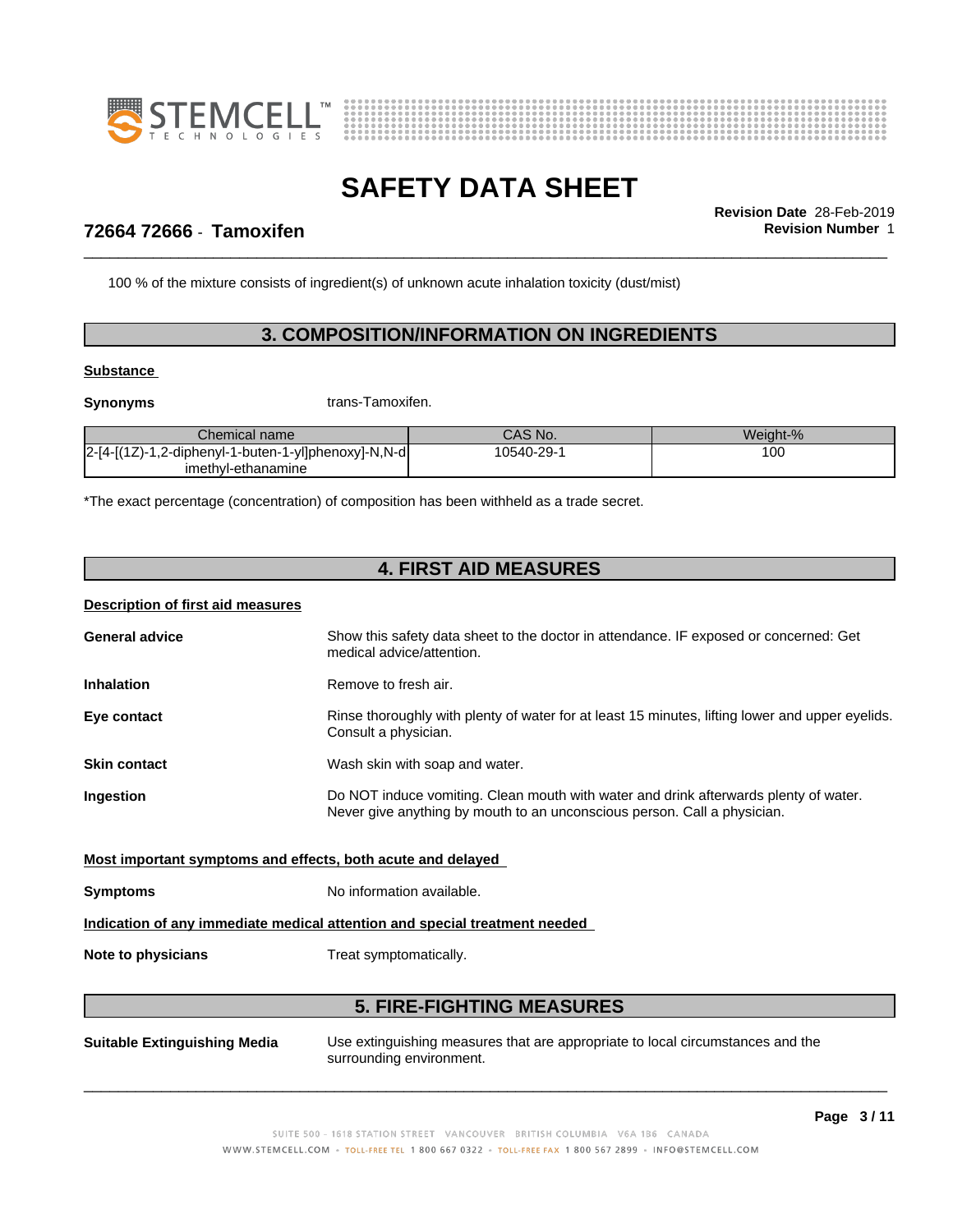



\_\_\_\_\_\_\_\_\_\_\_\_\_\_\_\_\_\_\_\_\_\_\_\_\_\_\_\_\_\_\_\_\_\_\_\_\_\_\_\_\_\_\_\_\_\_\_\_\_\_\_\_\_\_\_\_\_\_\_\_\_\_\_\_\_\_\_\_\_\_\_\_\_\_\_\_\_\_\_\_\_\_\_\_\_\_\_\_\_\_\_\_\_ **Revision Date** 28-Feb-2019

## **72664 72666** - **Tamoxifen Revision Number** 1

| Unsuitable extinguishing media                                                                                   | CAUTION: Use of water spray when fighting fire may be inefficient.                                                                    |
|------------------------------------------------------------------------------------------------------------------|---------------------------------------------------------------------------------------------------------------------------------------|
| Specific hazards arising from the<br>chemical                                                                    | No information available.                                                                                                             |
| <b>Explosion data</b><br><b>Sensitivity to Mechanical Impact None.</b><br><b>Sensitivity to Static Discharge</b> | None.                                                                                                                                 |
| Special protective equipment for<br>fire-fighters                                                                | Firefighters should wear self-contained breathing apparatus and full firefighting turnout<br>gear. Use personal protection equipment. |

# **6. ACCIDENTAL RELEASE MEASURES**

### **Personal precautions, protective equipment and emergency procedures**

| <b>Personal precautions</b>                          | Ensure adequate ventilation.                                                         |
|------------------------------------------------------|--------------------------------------------------------------------------------------|
| <b>Other Information</b>                             | Refer to protective measures listed in Sections 7 and 8.                             |
| <b>Environmental precautions</b>                     |                                                                                      |
| <b>Environmental precautions</b>                     | See Section 12 for additional Ecological Information.                                |
| Methods and material for containment and cleaning up |                                                                                      |
| <b>Methods for containment</b>                       | Prevent further leakage or spillage if safe to do so.                                |
| Methods for cleaning up                              | Pick up and transfer to properly labeled containers.                                 |
| <b>Prevention of secondary hazards</b>               | Clean contaminated objects and areas thoroughly observing environmental regulations. |

# **7. HANDLING AND STORAGE**

# **Precautions for safe handling Advice on safe handling** Handle in accordance with good industrial hygiene and safety practice. Avoid contact with skin, eyes or clothing. Do not eat, drink or smoke when using this product. Remove contaminated clothing and shoes. **Conditions for safe storage, including any incompatibilities Storage Conditions** Keep containers tightly closed in a dry, cool and well-ventilated place. Keep out of the reach of children.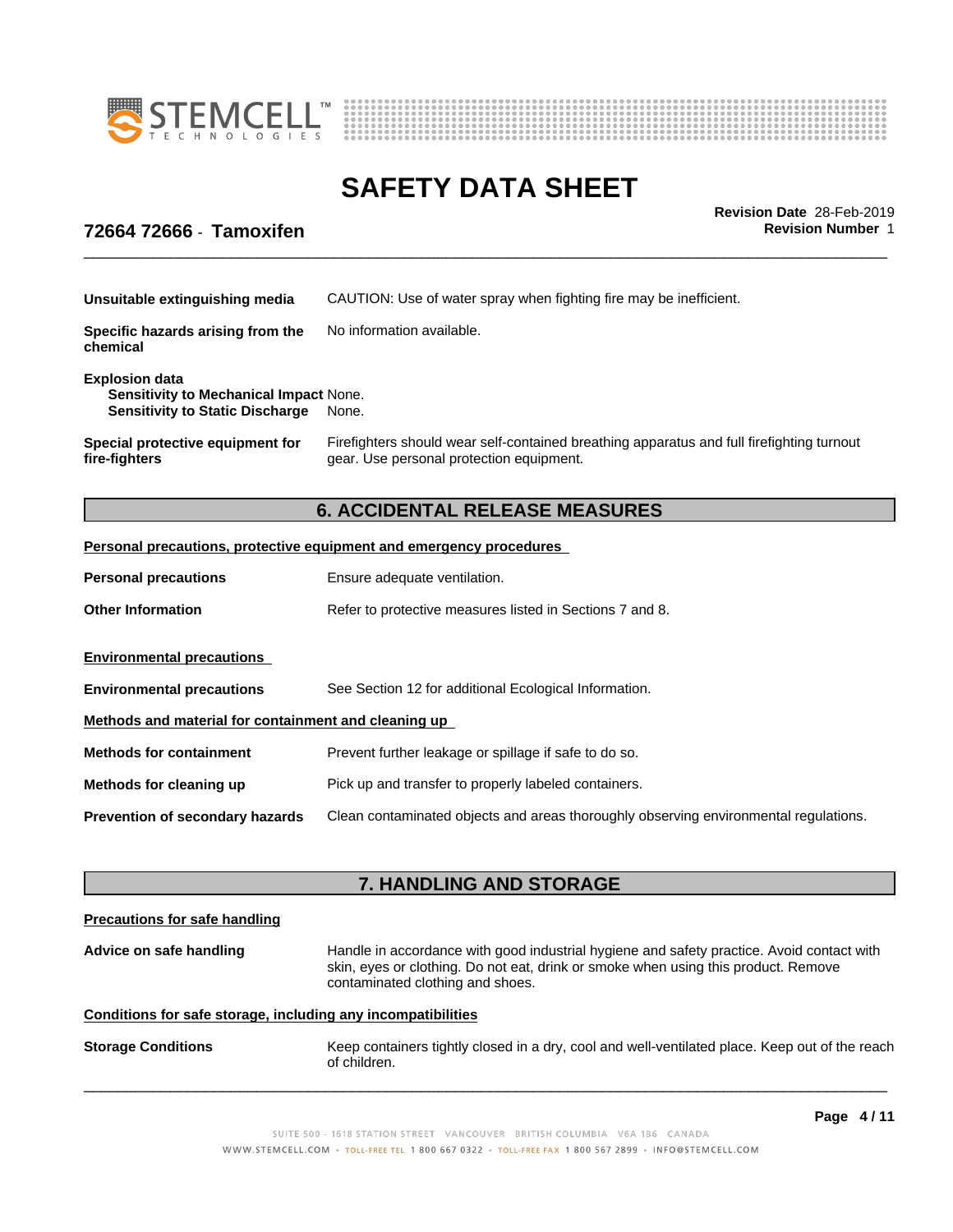



# **SAFETY DATA SHEET**<br>Revision Date 28-Feb-2019

\_\_\_\_\_\_\_\_\_\_\_\_\_\_\_\_\_\_\_\_\_\_\_\_\_\_\_\_\_\_\_\_\_\_\_\_\_\_\_\_\_\_\_\_\_\_\_\_\_\_\_\_\_\_\_\_\_\_\_\_\_\_\_\_\_\_\_\_\_\_\_\_\_\_\_\_\_\_\_\_\_\_\_\_\_\_\_\_\_\_\_\_\_ **Revision Date** 28-Feb-2019

## **72664 72666** - **Tamoxifen Revision Number** 1

|                                         | 8. EXPOSURE CONTROLS/PERSONAL PROTECTION                                                                                                                                                                                                                                                                                                                                                                               |  |
|-----------------------------------------|------------------------------------------------------------------------------------------------------------------------------------------------------------------------------------------------------------------------------------------------------------------------------------------------------------------------------------------------------------------------------------------------------------------------|--|
| <b>Control parameters</b>               |                                                                                                                                                                                                                                                                                                                                                                                                                        |  |
| <b>Exposure Limits</b>                  | The following ingredients are the only ingredients of the product above the cut-off level (or<br>level that contributes to the hazard classification of the mixture) which have an exposure<br>limit applicable in the region for which this safety data sheet is intended or other<br>recommended limit. At this time, the other relevant constituents have no known exposure<br>limits from the sources listed here. |  |
| <b>Appropriate engineering controls</b> |                                                                                                                                                                                                                                                                                                                                                                                                                        |  |
| <b>Engineering controls</b>             | <b>Showers</b><br>Eyewash stations<br>Ventilation systems.                                                                                                                                                                                                                                                                                                                                                             |  |
|                                         | Individual protection measures, such as personal protective equipment                                                                                                                                                                                                                                                                                                                                                  |  |
| <b>Eye/face protection</b>              | No special protective equipment required.                                                                                                                                                                                                                                                                                                                                                                              |  |
| <b>Hand protection</b>                  | Wear suitable gloves.                                                                                                                                                                                                                                                                                                                                                                                                  |  |
| Skin and body protection                | Wear suitable protective clothing.                                                                                                                                                                                                                                                                                                                                                                                     |  |
| <b>Respiratory protection</b>           | No protective equipment is needed under normal use conditions. If exposure limits are<br>exceeded or irritation is experienced, ventilation and evacuation may be required.                                                                                                                                                                                                                                            |  |
| <b>General hygiene considerations</b>   | Do not eat, drink or smoke when using this product. Wash hands before breaks and<br>immediately after handling the product.                                                                                                                                                                                                                                                                                            |  |

# **9. PHYSICAL AND CHEMICAL PROPERTIES**

#### **Information on basic physical and chemical properties Physical state**<br> **Appearance** Crystalline Appearance<br>Color **Color** No information available<br> **Color** No information available<br>
No information available **Odor** No information available<br> **Odor threshold** No information available **No information available**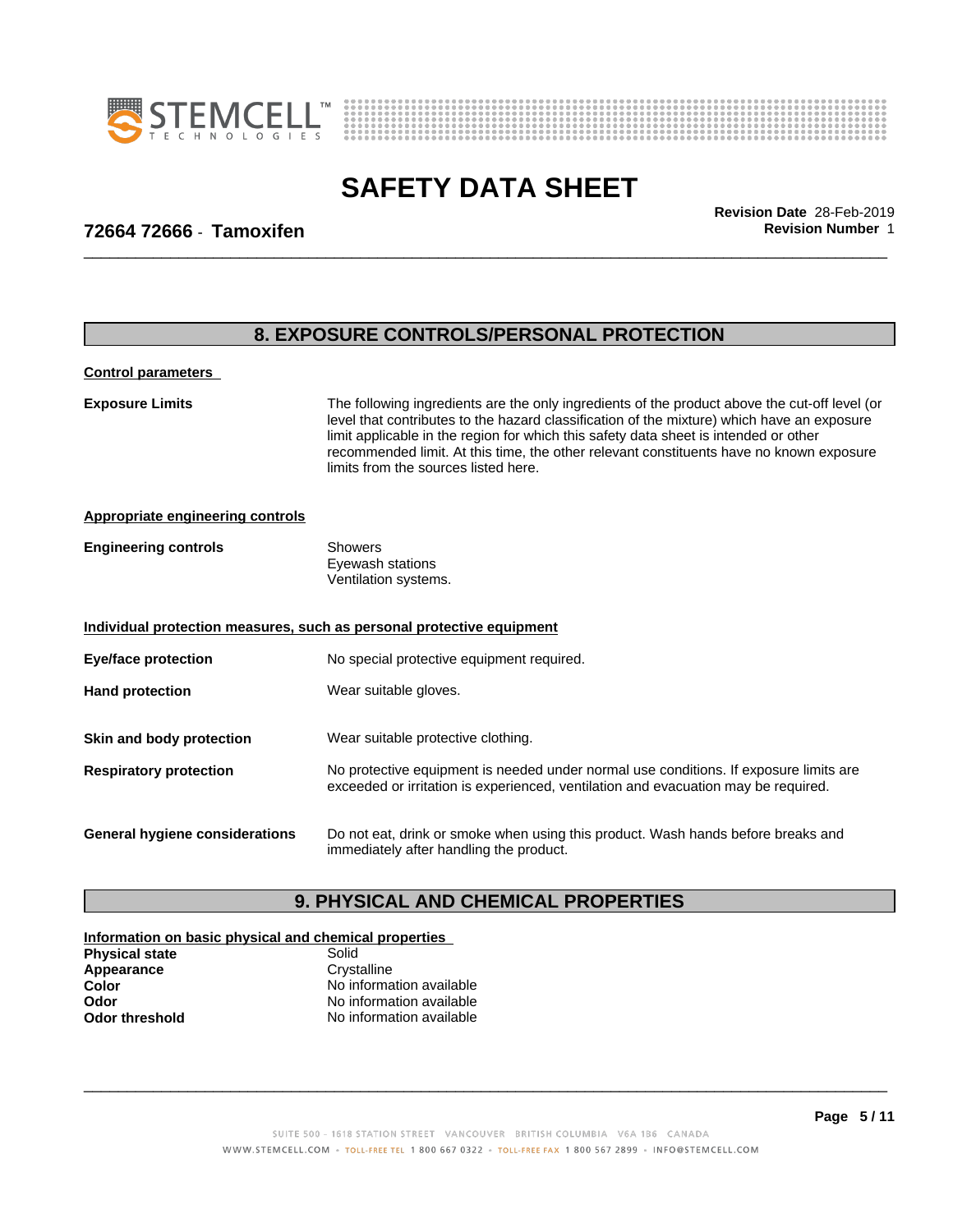



\_\_\_\_\_\_\_\_\_\_\_\_\_\_\_\_\_\_\_\_\_\_\_\_\_\_\_\_\_\_\_\_\_\_\_\_\_\_\_\_\_\_\_\_\_\_\_\_\_\_\_\_\_\_\_\_\_\_\_\_\_\_\_\_\_\_\_\_\_\_\_\_\_\_\_\_\_\_\_\_\_\_\_\_\_\_\_\_\_\_\_\_\_ **Revision Date** 28-Feb-2019

# **72664 72666** - **Tamoxifen Revision Number** 1

| <b>Property</b>                  | <b>Values</b>                         | Remarks • Method |
|----------------------------------|---------------------------------------|------------------|
| рH                               | No data available                     | None known       |
| Melting point / freezing point   | No data available                     | None known       |
| Boiling point / boiling range    | No data available                     | None known       |
| <b>Flash point</b>               | No data available                     | None known       |
| <b>Evaporation rate</b>          | No data available                     | None known       |
| Flammability (solid, gas)        | No data available                     | None known       |
| <b>Flammability Limit in Air</b> |                                       | None known       |
| <b>Upper flammability limit:</b> | No data available                     |                  |
| Lower flammability limit:        | No data available                     |                  |
| Vapor pressure                   | No data available                     | None known       |
| <b>Vapor density</b>             | No data available                     | None known       |
| <b>Relative density</b>          | No data available                     | None known       |
| <b>Water solubility</b>          | No data available                     | None known       |
| Solubility in other solvents     | $\sim$ 0.3 mg/mL in a 1:2 solution of | None known       |
|                                  | EtOH:PBS (pH 7.2); ~20 mg/mL in       |                  |
|                                  | EtOH & DMF; ~2 mg/mL in DMSO;         |                  |
| <b>Partition coefficient</b>     | No data available                     | None known       |
| <b>Autoignition temperature</b>  | No data available                     | None known       |
| <b>Decomposition temperature</b> | No data available                     | None known       |
| <b>Kinematic viscosity</b>       | No data available                     | None known       |
| <b>Dynamic viscosity</b>         | No data available                     | None known       |
| <b>Explosive properties</b>      | No information available              |                  |
| <b>Oxidizing properties</b>      | No information available              |                  |
| <b>Other Information</b>         |                                       |                  |
| <b>Softening point</b>           | No information available              |                  |
| <b>Molecular weight</b>          | 371.5                                 |                  |
| <b>Molecular formula</b>         | C26H29NO                              |                  |
| <b>VOC Content (%)</b>           | No information available              |                  |
| <b>Liquid Density</b>            | No information available              |                  |
| <b>Bulk density</b>              | No information available              |                  |
|                                  |                                       |                  |
|                                  | <b>10. STABILITY AND REACTIVITY</b>   |                  |
| <b>Reactivity</b>                | No information available.             |                  |

| <b>Chemical stability</b>                                               | Stable under normal conditions.           |
|-------------------------------------------------------------------------|-------------------------------------------|
| <b>Possibility of hazardous reactions</b> None under normal processing. |                                           |
| <b>Conditions to avoid</b>                                              | None known based on information supplied. |
| Incompatible materials                                                  | Strong oxidizing agents.                  |
|                                                                         |                                           |

**Hazardous decomposition products** Carbon dioxide (CO2). Carbon monoxide. Nitrogen oxides (NOx). Sulfur oxides.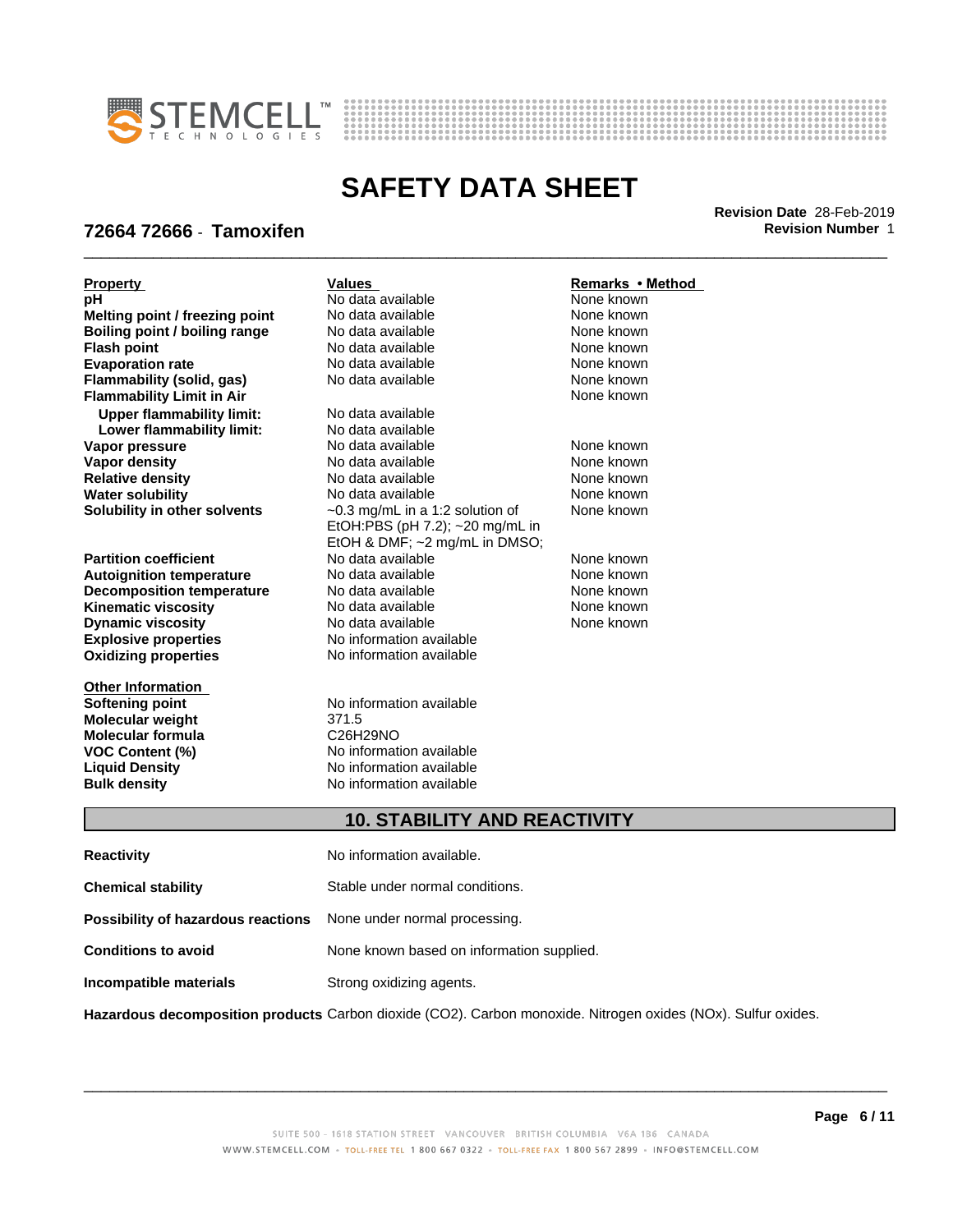



\_\_\_\_\_\_\_\_\_\_\_\_\_\_\_\_\_\_\_\_\_\_\_\_\_\_\_\_\_\_\_\_\_\_\_\_\_\_\_\_\_\_\_\_\_\_\_\_\_\_\_\_\_\_\_\_\_\_\_\_\_\_\_\_\_\_\_\_\_\_\_\_\_\_\_\_\_\_\_\_\_\_\_\_\_\_\_\_\_\_\_\_\_ **Revision Date** 28-Feb-2019

### **72664 72666** - **Tamoxifen Revision Number** 1

# **11. TOXICOLOGICAL INFORMATION**

### **Information on likely routes of exposure**

#### **Product Information**

| <b>Inhalation</b>   | Specific test data for the substance or mixture is not available.                                                 |
|---------------------|-------------------------------------------------------------------------------------------------------------------|
| Eye contact         | Specific test data for the substance or mixture is not available.                                                 |
| <b>Skin contact</b> | Specific test data for the substance or mixture is not available.                                                 |
| Ingestion           | Specific test data for the substance or mixture is not available. Harmful if swallowed. (based<br>on components). |

### **<u>Symptoms related to the physical, chemical and toxicological characteristics</u>**

| Symptoms | No information available. |  |
|----------|---------------------------|--|
|----------|---------------------------|--|

### **Numerical measures of toxicity**

### **Acute toxicity**

**The following values are calculated based on chapter 3.1 of the GHS document** . **ATEmix (oral)** 500.00 mg/kg

**Unknown acute toxicity** 100 % of the mixture consists of ingredient(s) of unknown toxicity

0 % of the mixture consists of ingredient(s) of unknown acute oral toxicity

100 % of the mixture consists of ingredient(s) of unknown acute dermal toxicity

100 % of the mixture consists of ingredient(s) of unknown acute inhalation toxicity (gas)

100 % of the mixture consists of ingredient(s) of unknown acute inhalation toxicity (vapor)

100 % of the mixture consists of ingredient(s) of unknown acute inhalation toxicity (dust/mist)

#### **Component Information**

| Chemical name                        | Oral LD50            | Dermal LD50 | Inhalation LC50 |
|--------------------------------------|----------------------|-------------|-----------------|
| $ 2-[4-[12]-1,2-diphenyl-1-buten-1]$ | $= 4100$ mg/kg (Rat) |             |                 |
| 1-yl]phenoxy]-N,N-dimethyl-etha      | = 2150 mg/kg (Mouse) |             |                 |
| namine                               |                      |             |                 |
| 10540-29-1                           |                      |             |                 |

### **Delayed and immediate effects as well as chronic effects from short and long-term exposure**

**Skin corrosion/irritation** No information available. **Serious eye damage/eye irritation** No information available. **Respiratory or skin sensitization** No information available.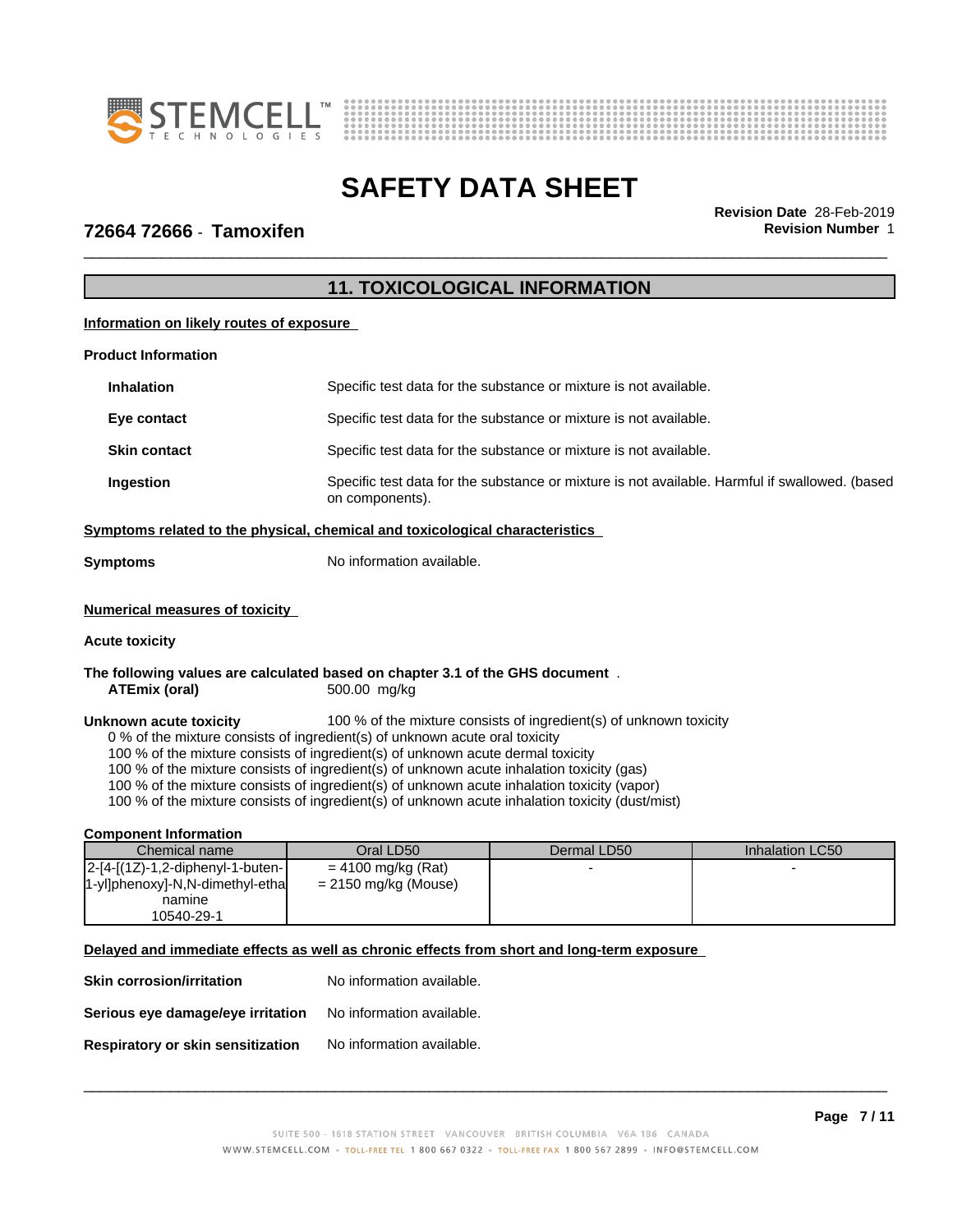



\_\_\_\_\_\_\_\_\_\_\_\_\_\_\_\_\_\_\_\_\_\_\_\_\_\_\_\_\_\_\_\_\_\_\_\_\_\_\_\_\_\_\_\_\_\_\_\_\_\_\_\_\_\_\_\_\_\_\_\_\_\_\_\_\_\_\_\_\_\_\_\_\_\_\_\_\_\_\_\_\_\_\_\_\_\_\_\_\_\_\_\_\_ **Revision Date** 28-Feb-2019

# **72664 72666** - **Tamoxifen Revision Number** 1

**Germ cell mutagenicity** No information available.

**Carcinogenicity** Classification based on data available for ingredients.

The table below indicates whether each agency has listed any ingredient as a carcinogen.

| Known<br>Group 1 | Chemical name                  | <b>ACGIH</b> | <b>IARC</b> | NTP | OSHA |
|------------------|--------------------------------|--------------|-------------|-----|------|
|                  | $ 2-[4-[(1Z)-1,2-diphenyl-1-]$ |              |             |     |      |
|                  | buten-1-yl]phenoxy]-N,N-       |              |             |     |      |
|                  | dimethyl-ethanamine            |              |             |     |      |
| 10540-29-1       |                                |              |             |     |      |

**Reproductive toxicity** Classification based on data available for ingredients. May cause harm to breastfed babies.

**STOT** - single exposure No information available.

**STOT** - **repeated exposure** No information available. **Aspiration hazard hackup No information available.**<br>RTECS # KR5919600 **RTECS #** KR5919600

# **12. ECOLOGICAL INFORMATION**

| Ecotoxicity                   | The environmental impact of this product has not been fully investigated. |
|-------------------------------|---------------------------------------------------------------------------|
| Persistence and degradability | No information available.                                                 |
| <b>Bioaccumulation</b>        | There is no data for this product.                                        |
| Other adverse effects         | No information available.                                                 |

### **13. DISPOSAL CONSIDERATIONS**

| Waste treatment methods                |                                                                                                                    |
|----------------------------------------|--------------------------------------------------------------------------------------------------------------------|
| Waste from residues/unused<br>products | Dispose of in accordance with local regulations. Dispose of waste in accordance with<br>environmental legislation. |
| Contaminated packaging                 | Do not reuse empty containers.                                                                                     |

# **14. TRANSPORT INFORMATION**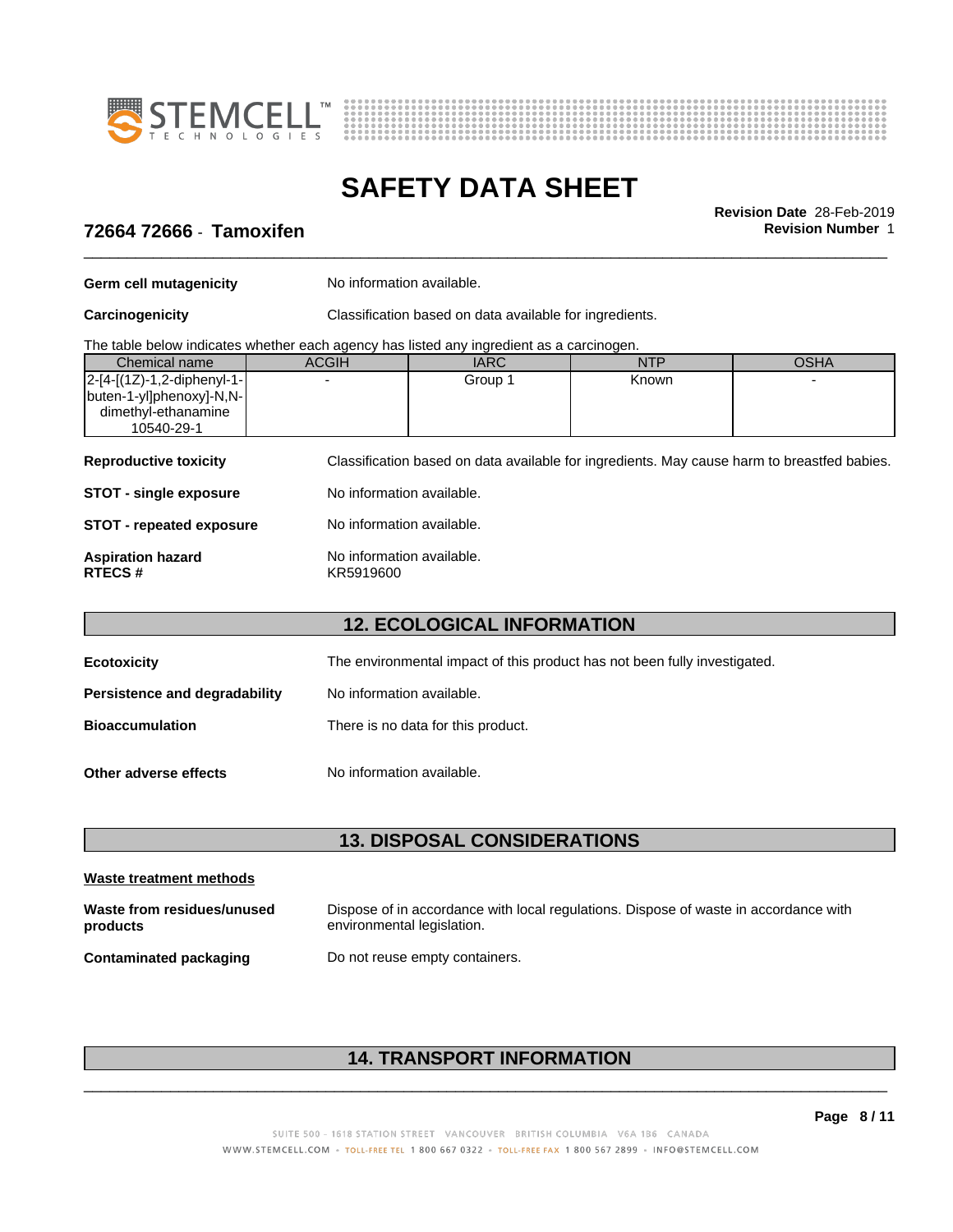



\_\_\_\_\_\_\_\_\_\_\_\_\_\_\_\_\_\_\_\_\_\_\_\_\_\_\_\_\_\_\_\_\_\_\_\_\_\_\_\_\_\_\_\_\_\_\_\_\_\_\_\_\_\_\_\_\_\_\_\_\_\_\_\_\_\_\_\_\_\_\_\_\_\_\_\_\_\_\_\_\_\_\_\_\_\_\_\_\_\_\_\_\_ **Revision Date** 28-Feb-2019

### **72664 72666** - **Tamoxifen Revision Number** 1

| <u>DOT</u>  | Not regulated |
|-------------|---------------|
| <b>TDG</b>  | Not regulated |
| <b>MEX</b>  | Not regulated |
| ICAO (air)  | Not regulated |
| <u>IATA</u> | Not regulated |
| <b>IMDG</b> | Not regulated |
| <b>RID</b>  | Not regulated |
| <b>ADR</b>  | Not regulated |
| <b>ADN</b>  | Not regulated |

**15. REGULATORY INFORMATION**

| International Inventories |                 |
|---------------------------|-----------------|
| <b>TSCA</b>               | Does not comply |
| <b>DSL/NDSL</b>           | Complies        |
| <b>EINECS/ELINCS</b>      | Complies        |
| <b>ENCS</b>               | Does not comply |
| <b>IECSC</b>              | Does not comply |
| <b>KECL</b>               | Does not comply |
| <b>PICCS</b>              | Does not comply |
| <b>AICS</b>               | Complies        |

 **Legend:**

 **TSCA** - United States Toxic Substances Control Act Section 8(b) Inventory

 **DSL/NDSL** - Canadian Domestic Substances List/Non-Domestic Substances List

 **EINECS/ELINCS** - European Inventory of Existing Chemical Substances/European List of Notified Chemical Substances

 **ENCS** - Japan Existing and New Chemical Substances

 **IECSC** - China Inventory of Existing Chemical Substances

 **KECL** - Korean Existing and Evaluated Chemical Substances

 **PICCS** - Philippines Inventory of Chemicals and Chemical Substances

 **AICS** - Australian Inventory of Chemical Substances

### **US Federal Regulations**

### **SARA 313**

Section 313 of Title III of the Superfund Amendments and Reauthorization Act of 1986 (SARA). This product does not contain any chemicals which are subject to the reporting requirements of the Act and Title 40 of the Code of Federal Regulations, Part 372.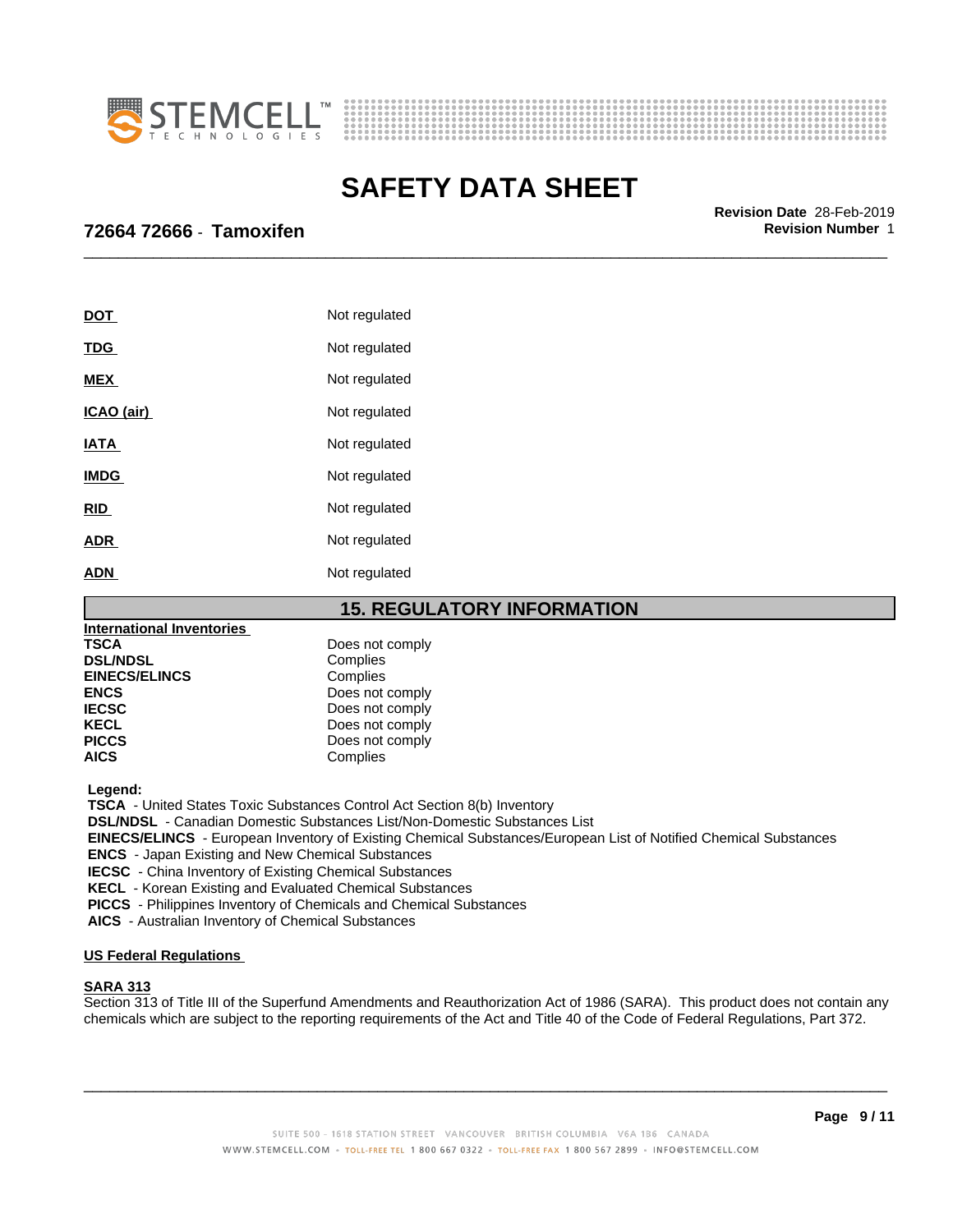



# \_\_\_\_\_\_\_\_\_\_\_\_\_\_\_\_\_\_\_\_\_\_\_\_\_\_\_\_\_\_\_\_\_\_\_\_\_\_\_\_\_\_\_\_\_\_\_\_\_\_\_\_\_\_\_\_\_\_\_\_\_\_\_\_\_\_\_\_\_\_\_\_\_\_\_\_\_\_\_\_\_\_\_\_\_\_\_\_\_\_\_\_\_ **Revision Date** 28-Feb-2019 **72664 72666** - **Tamoxifen Revision Number** 1

| <b>SARA 311/312 Hazard Categories</b> |     |  |
|---------------------------------------|-----|--|
| Acute health hazard                   | Yes |  |
| <b>Chronic Health Hazard</b>          | Yes |  |
| Fire hazard                           | Nο  |  |
| Sudden release of pressure hazard     | No  |  |
| <b>Reactive Hazard</b>                | No  |  |

### **CWA** (Clean Water Act)

This product does not contain any substances regulated as pollutants pursuant to the Clean Water Act (40 CFR 122.21 and 40 CFR 122.42).

#### **CERCLA**

This material, as supplied, does not contain any substances regulated as hazardous substances under the Comprehensive Environmental Response Compensation and Liability Act (CERCLA) (40 CFR 302) or the Superfund Amendments and Reauthorization Act (SARA) (40 CFR 355). There may be specific reporting requirements at the local, regional, or state level pertaining to releases of this material.

#### **US State Regulations**

#### **California Proposition 65**

This product contains the following Proposition 65 chemicals.

| Chemical name                                                   | California Proposition 65 |
|-----------------------------------------------------------------|---------------------------|
| 2-[4-[(1Z)-1,2-diphenyl-1-buten-1-yl]phenoxy]-N,N-dimethyl-etha | Carcinogen                |
| namine - 10540-29-1                                             |                           |

#### **U.S. State Right-to-Know Regulations**

**US State Regulations** This product does not contain any substances regulated by state right-to-know regulations

### **U.S. EPA Label Information**

**EPA Pesticide Registration Number** Notapplicable

### **16. OTHER INFORMATION, INCLUDING DATE OF PREPARATION OF THE LAST REVISION**

**Prepared By, State Control. STEMCELL Technologies Canada Inc.** Canada Inc.

**Revision Date** 28-Feb-2019

**Revision Note** Noinformation available.

#### **Disclaimer**

The information provided in this Safety Data Sheet is correct to the best of our knowledge, information and belief at the date of its publication. The information given is designed only as a guidance for safe handling, use, processing, storage,